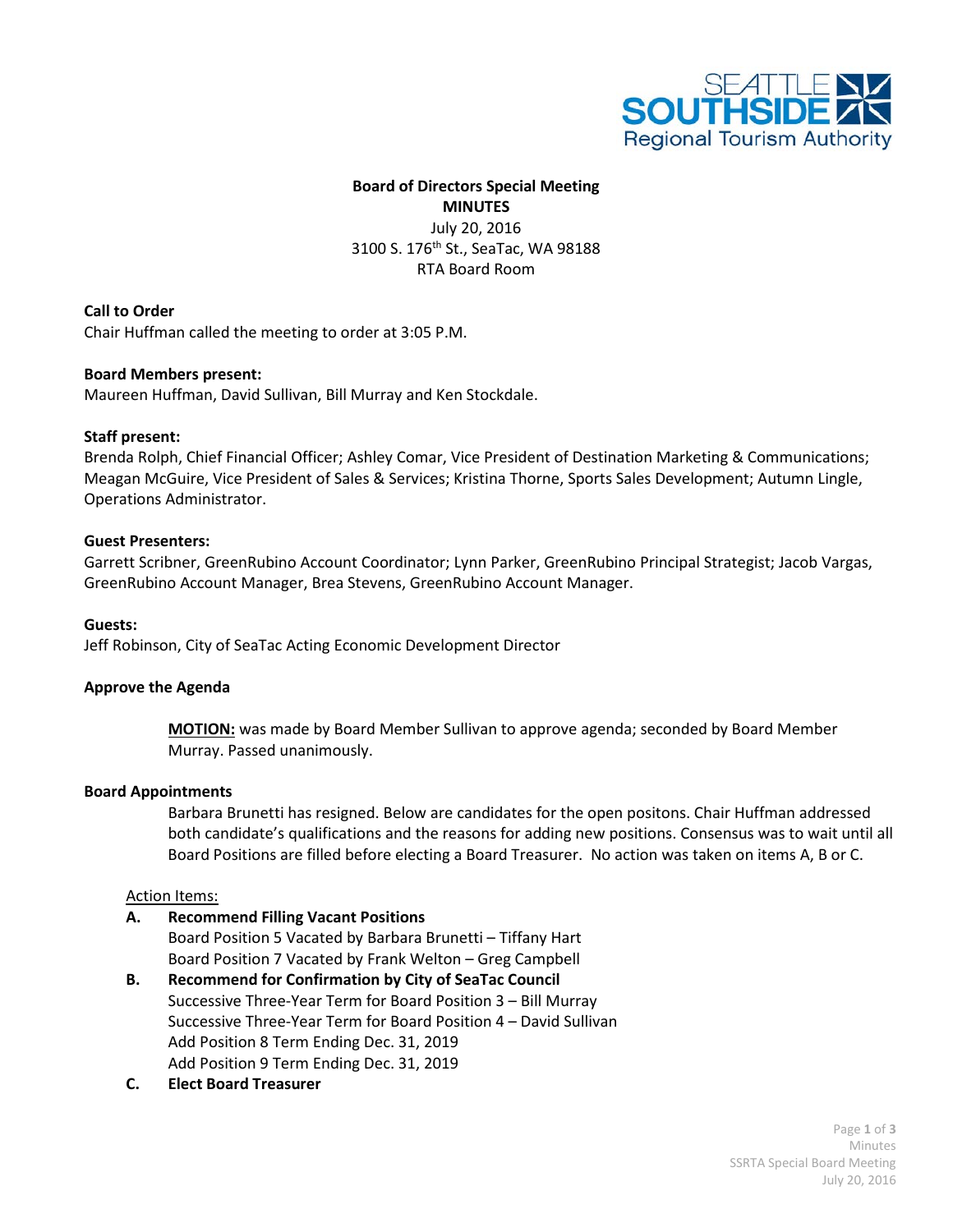### **Sales & Marketing Committee** – *Co-chairs David Sullivan and Ken Stockdale*

Brea Stevens, GreenRubino Account Manager, gave an overview presentation about the Destination 2020 Strategic Plan 2016-2021, pinpointing highlights of the Marketing Plan and Sales & Services Plan Strategies.

## **Strategic Plan "Destination 2020" – GreenRubino Presentation**

**MOTION #2016-034:** was made by Board Member Sullivan, to approve Resolution No. 2016-032, Approving Destination 2020 Strategic Plan 2016-2021; seconded by Board Member Stockdale. Passed Unanimously.

## **Marketing Plan Strategy – GreenRubino Presentation**

**MOTION #2016-035:** was made by Board Member Stockdale to approve Marketing Plan Strategy; seconded by Board Member Sullivan. Passed unanimously.

## **Sales and Services Plan Strategy – GreenRubino Presentation**

**MOTION #2016-036:** was made by Board Member Murray to approve Sales and Services Plan Strategy; seconded by Board Member Stockdale. Passed unanimously.

## **Interim Media Buy Addendum**

 Ashley Comar, VP MarCom, explained the Interim Media Buy Addendum to the Board. **MOTION #2016-037:** was made by Board Member Sullivan to approve Interim Media Buy Addendum and Authorize President/CEO to sign media buys for Pandora \$50,000 and DSP \$76,041; seconded by Board Member Stockdale. Passed unanimously.

# **Presentation of Consent Agenda** *– Maureen Huffman, Board Chair*

- A. Approval of minutes from the May 12, 2016 Regular Board Meeting
- B. Approval of Auditing Official's Certificate for May and June 2016 (Claim checks and electronic payments for May and June 2016. Check numbers 6974 through 7072 in the amount of \$574,933.94. Electronic payments for payroll for the dates of May 1, 2016 through June 30, 2016 in the amount of \$147,200.40.)
- C. Approval of entering into a contract with the City of Tukwila for 2016 lodging tax dollars in the amount of \$337,500.

**MOTION #2016-038:** was made by Board Member Murray to approve Consent Agenda Items A through C; seconded by Board Member Sullivan. Passed unanimously.

# **RTA Board Action Items** *– Maureen Huffman, Board Chair*

# **Sports Development Board Advisory Committee**

Meagan McGuire, VP Sales & Services, provided an overview of the Sports Development Board Advisory Committee.

**MOTION #2016-039:** was made by Board Member Stockdale to approve Resolution No. 2016-033, Approving a Sports Development Board Advisory Committee; seconded by Board Member Murray. Passed unanimously.

# **Sound Transit Contract** – *Meagan McGuire, VP Sales & Services*

Meagan McGuire, VP Sales & Services, explained the specifics of the preliminary contract to the Board. **MOTION #2016-040:** was made by Board Member Murray to authorize President/CEO to work with Pacifica Law Group and to sign a multi-year contract with Sound Transit to resell Link Day Passes; seconded by Board Member Sullivan. Passed unanimously.

# **Discussion of Revised Policies and Procedures: BPP #004-2015 Sick Leave (Revision 1), BPP #005-2015 Vacation Leave (Revision 1) and BPP #006-2015 Holidays (Revision 1)**

Brenda Rolph, CFO, reviewed proposed changes to the three RTA leave policies.